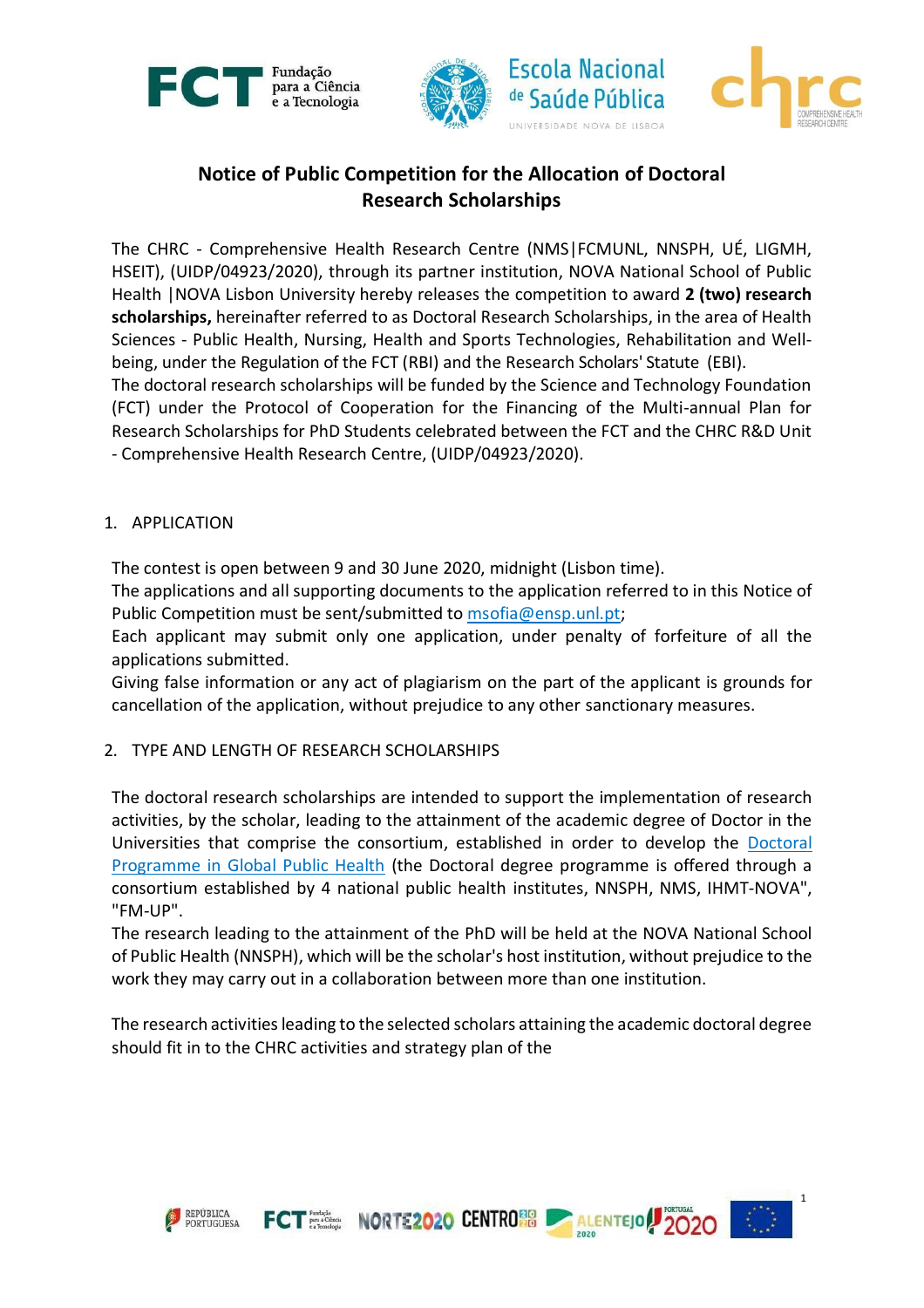



Comprehensive-Health Research Centre (ENSP|UNL), and should be developed within the framework of the Doctoral Programme in Global Health. The work will take place in the institutions participating in the consortium (NNSPH, NMS, IHMT, FMUP). The work will take place in part, at a national and international institution (scholarship in the country or a mixed scholarship, respectively).

The duration of the scholarship is, in principle, annual, renewable up to a maximum of four years (48 months), and may not be granted for a period of less than 3 consecutive months. In the case of mixed scholarships, the period of the work plans carried out at a foreign institution may not exceed 24 months.

3. RECIPIENTS OF THE SCHOLARSHIPS

The Doctoral research scholarships are intended for applicants who fulfil the necessary conditions to enrol in the Doctoral Program for Global Health contained in paragraph 2 of this Notice, and that they intend to carry out research activities leading to attaining the academic degree of Doctor of the NOVA National School of Public Health(NNSPH).

#### 4. ELIGIBILITY

4.1 Applicants' Eligibility Requirements.

The following may apply for the competition:

- Portuguese citizens, or citizens of other member States of the European Union;
- Citizens of non-EU countries;
- Stateless persons;
- Citizens with political refugee status.

To apply for the Doctoral Research Scholarships programme you need to:

- Be a master in the areas that qualify you to develop research applied to public health;
- Reside permanently and habitually in Portugal, if the work plan associated to the scholarship occurs, in part, at international institutions (mixed scholarships), a requisite which is applicable to both nationals and non-nationals.
- Not have been granted a scholarship for a PhD, or doctoral degree in a company, directly funded by the FCT, irrespective of its length.
- 4.2 Admission Requisites for the Application

It is essential, under penalty of non-admission to the Competition, to attach to the application the documents listed below. It is necessary to write the application and all the documents involved, including letters of motivation and recommendation, in the English language.

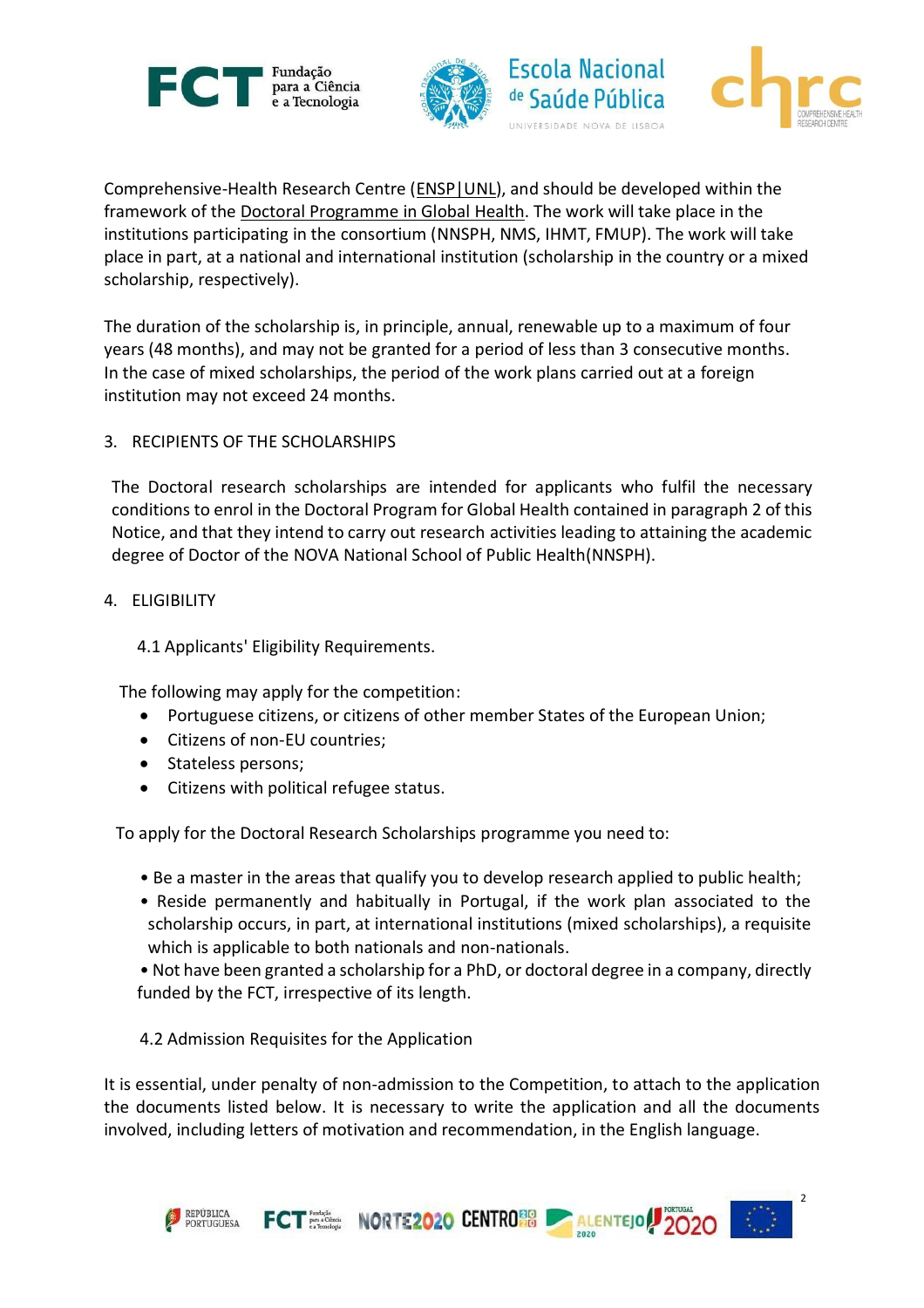



- Identity card/citizen's card/passport details;
- Candidate's curriculum vitae with reference to the candidate's CIÊNCIAVITAE and ORCID (maximum 5 pages);
- Certificate of qualification of the academic degrees held, specifying the requirements and the final grade, and the grades received in all courses taken, or, alternatively, a declaration of honour from the applicant stating that he or she has completed a Bachelor's or Master's degree by the end of the time limit for the application;
- Recognition of academic degrees awarded by higher education institutions abroad and the registration of the conversion of their final grade to the Portuguese grading scale, or, alternatively, a declaration of honour from the applicant on how he or she obtained the foreign recognition equivalent to a Bachelor's or Master's degree, up to the end of the time limit for the application.
- Motivation letter (maximum 1 page);
- Two (2) Letters of Recommendation. Applicable only to those applicants selected for an interview, your letters will have to be received up to 48 hours prior to the interview;

In relation to the eligibility requirements mentioned above, the following should be noted:

- In the case of academic degrees awarded by foreign higher education institutions, and in such a way as to ensure the implementation of the principle of equal treatment of applicants who have foreign and domestic academic degrees, it is required for the recognition of the said degrees, the conversion of their final grade into the Portuguese grading scale.
- The recognition of foreign academic degrees and diplomas, as well as the conversion of the final grades into the Portuguese grading scale may be requested at any public higher education institute or from the Directorate-General of Higher Education (DGES, only in the case of automatic recognition). In relation to this matter, we suggest that you consult the DGES website at the following address: [http://www.dges.gov.pt.](http://www.dges.gov.pt/)
- Only applicants who have successfully completed the course of study leading to a Bachelor or Master's degree by the end of the application period will be admitted. If you do not yet have a certificate of completion for the course, a declaration of honour from the applicant on how you completed the qualifications required for the purposes of the contest until the end of the application period will be accepted. The awarding of the scholarship is always dependent upon the presentation of proof of ownership of the educational qualifications required for the awarding of the scholarship.

#### 5. PLAN OF WORK AND SCIENTIFIC ORIENTATION OF THE SCHOLARSHIPS

The plan of work and scientific orientation of the scholarships are based on the themes of the CHRC unit, and is in line with the themes of the Doctoral Programme in Global Public Health. The 2 (two) scholarships will be awarded for any one of the 4 (four) themes below:

Subject area I – Global health, Health of Populations and Social Determinants Subject area II – Health Policy Economics Organizational Theory and Management

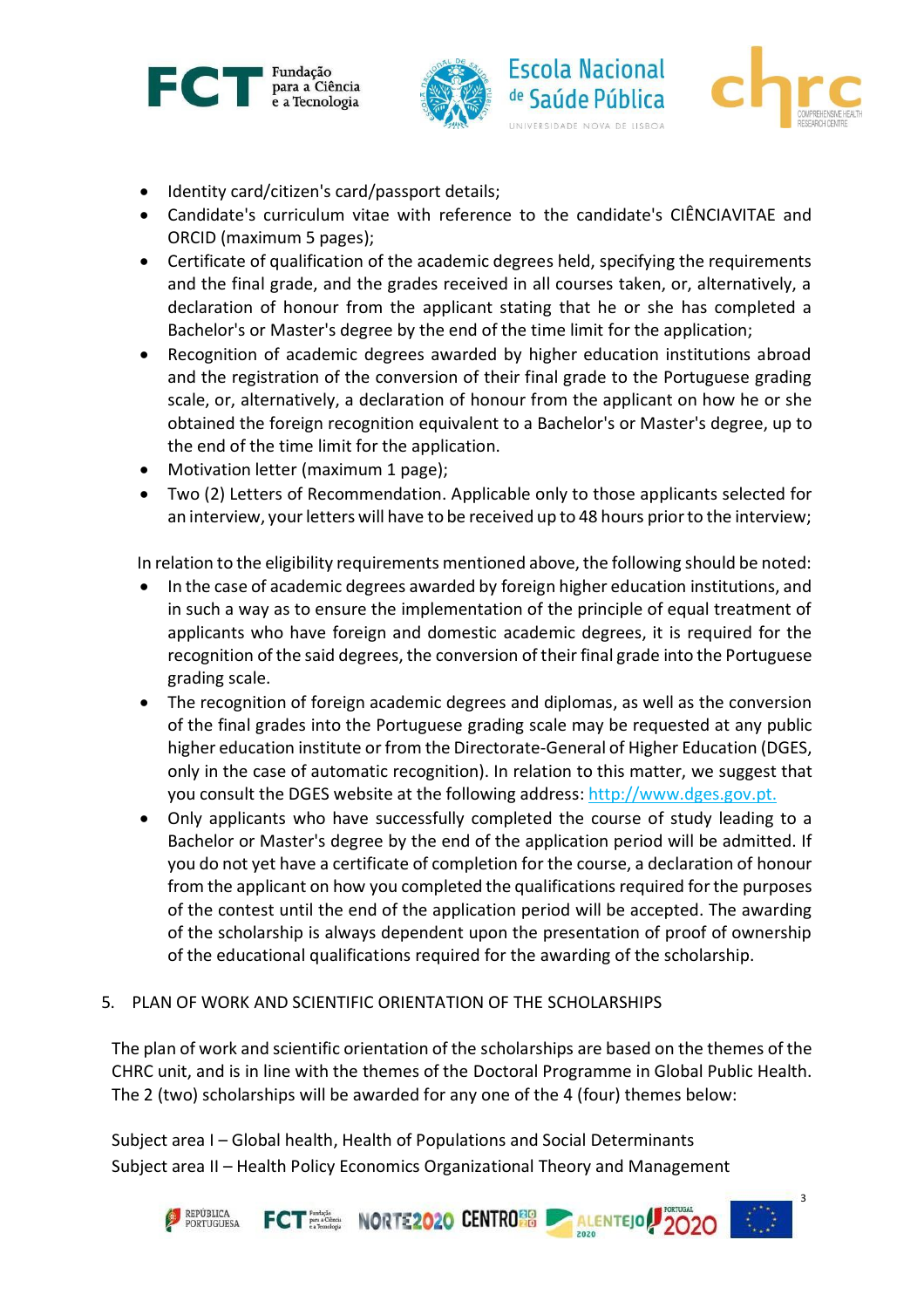



Subject area III – Environmental and Occupational Health and Environmental Conditions Subject area IV – Research Ethics in Public Health.

## 6. EVALUATION CRITERIA AND ALLOWANCES

#### 6.1 Evaluation criteria

The evaluation takes into account the merit of the candidate in the framework of his or her interest in the areas of research, and the topics of the CHRC. The evaluation process will have two compulsory steps, distinct and successive, in accordance with the following evaluation criteria (detailed in its own document), in the scientific areas relevant to the PhD.

- The first stage (S1) (scored from 0 to 20 points, and presented in decimals points), with the emphasis on the Analysis of the Curriculum (AC), and Motivation (M) for the attainment of this Doctoral degree.

- The Analysis of the Curriculum and the Motivation have a weighting of 70% and 30%, respectively, in the final evaluation of the first stage of the competition, which is expressed by the following formula:

S1= ACx70% + Mx30%.

The Analysis of the Curriculum (AC) - scored from 0 to 20 points, and presented in decimal points - has a weighting of 70% of the final score of the first stage of the competition, and will focus on:

(a) The Master's degree score (G): 30%

(b) Research experience, including any presentations and publications of investigative research (I): 40%

(c) Research project, on-going, or defined (P): 10%

(d) Professional activities, training courses, work placement or other relevant experience (AP): 20%

The calculation of the grading of the Evaluation of the Curriculum (AC) is calculated by a weighted average of the criteria: C = Gx30%+Ix40% + Px10% + APx20%.

The Motivation (M) to carry out this PhD - scored from 0 to 20, is displayed to the nearest decimal - has a weighting of 30% of the final score of the first stage of the competition.

- The first 25 applicants with the highest scores in the first stage of the competition, S1, will be admitted to the second stage (S2) with a score of 10 points or more in the first stage of the contest (S1), listed in descending order of the score - "Admission to Interview".

- In the event of a tie in the assignment of the final score of the last candidate admitted to the interview in the first stage (S1) of the competition, all the applicants with the same final scores as the last candidate in stage S1will be admitted - "Admission to Interview".

- All Applicants with a score of less than 10 points in the first stage of the competition ("S1"), or with a score equal to or greater than 10 in the first stage of the competition (S1) but who are ranked after the 40th position will be excluded from the competition. "Excluded".

- The second step (S2) (scored from 0 to 20, and presented in decimal points), comprises the completion of a personal interview (II) of a candidate, and has a weighting of 100% of the final score of the second stage of the competition.

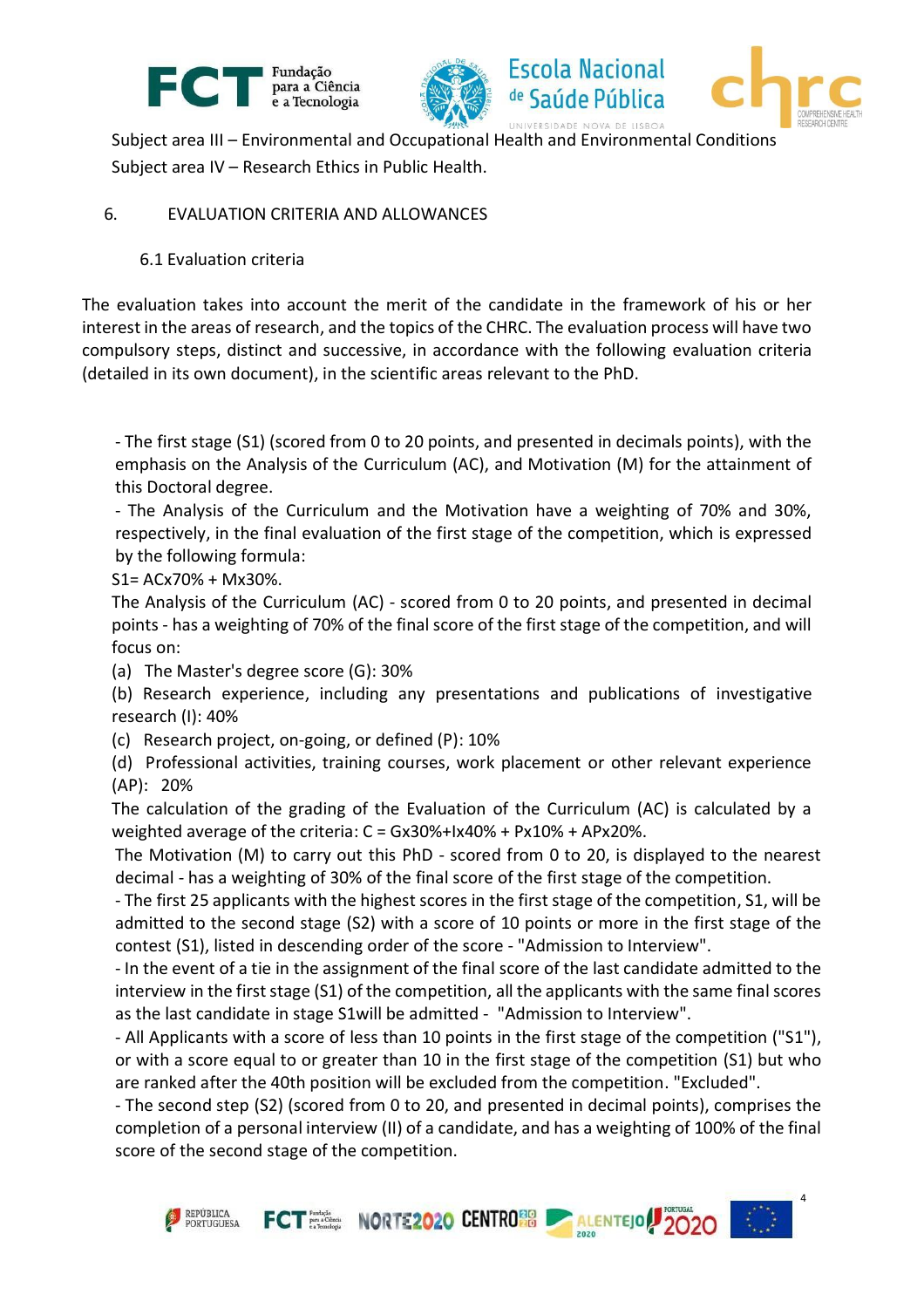



**Escola Nacional** 

de Saúde Pública

UNIVERSIDADE NOVA DE LISBOA



5

The final decision in the second stage of the contest, (S2) it is the final score of the Individual Interview (II), which will be the arithmetic mean of the scores for all the criteria evaluated in the II by the Panel: S2 = the Final Score of the II.

The Individual Interview (II) - scored from 0 to 20, and presented in decimal points - has a weighting of 100% in the final score of the second stage of the competition, with the emphasis on: oral presentation skills in English-10 min., which includes a brief description of personal and scientific knowledge, motivation, and availability, scientific and general knowledge , research experience and communication skills (including English language skills), and interpersonal relationships, and vocational and professional experience.

Each of these criteria will be evaluated (from 0 to 20), by the members of the Jury present in the II (of at least 3 members of the jury will be present at each of the II).

A call to the interview, together with an indication of the date and time, will be sent to the applicant, to the email address indicated at the time of the application. The interview will be conducted by video conference.

After the completion of the second stage of the contest, (S2) -the interview-, in accordance with the criteria identified above, and the established fixed limit of vacancies (12), the 4 applicants with the highest final score of S2 (II) and higher or equal to 16 (in a scale of whole numbers from 0 to 20 points) will be placed - "Approved - Placed".

- Applicants with a final score of S2 (II) higher than or equal to 16, but ranked lower than 12th position will be considered to be substitutes - "Approved - Not Placed". The approved applicants - not placed (substitutes) who meet the criteria will automatically be placed in descending order of the final scores in S2, and (II) in the case of subsequent withdrawals of the approved applicants - are placed prior to the start of the Doctoral programme or, in the case of approved applicants who are placed and do not carry out the registration and / or enrolment in the PhD programme within the time limits laid down for the purpose of this Public Notice.

- Applicants with a final score of S2 (II) lower than 16 will be automatically deleted - "Excluded".

For the purposes of a tie-breaker in the final rankings in S2, (II) the order of applicants will be carried out on the basis of the ratings assigned to each of the evaluation criteria in the following order of precedence: (i) motivation and availability (ii) research experience; and (iii) the ability to communicate and relate to others.

Important notice to applicants with qualifications issued by foreign higher education institutions:

• Applicants with diplomas awarded by foreign higher education institutes are eligible to apply and will be evaluated using the same criteria as those applicants with degrees issued

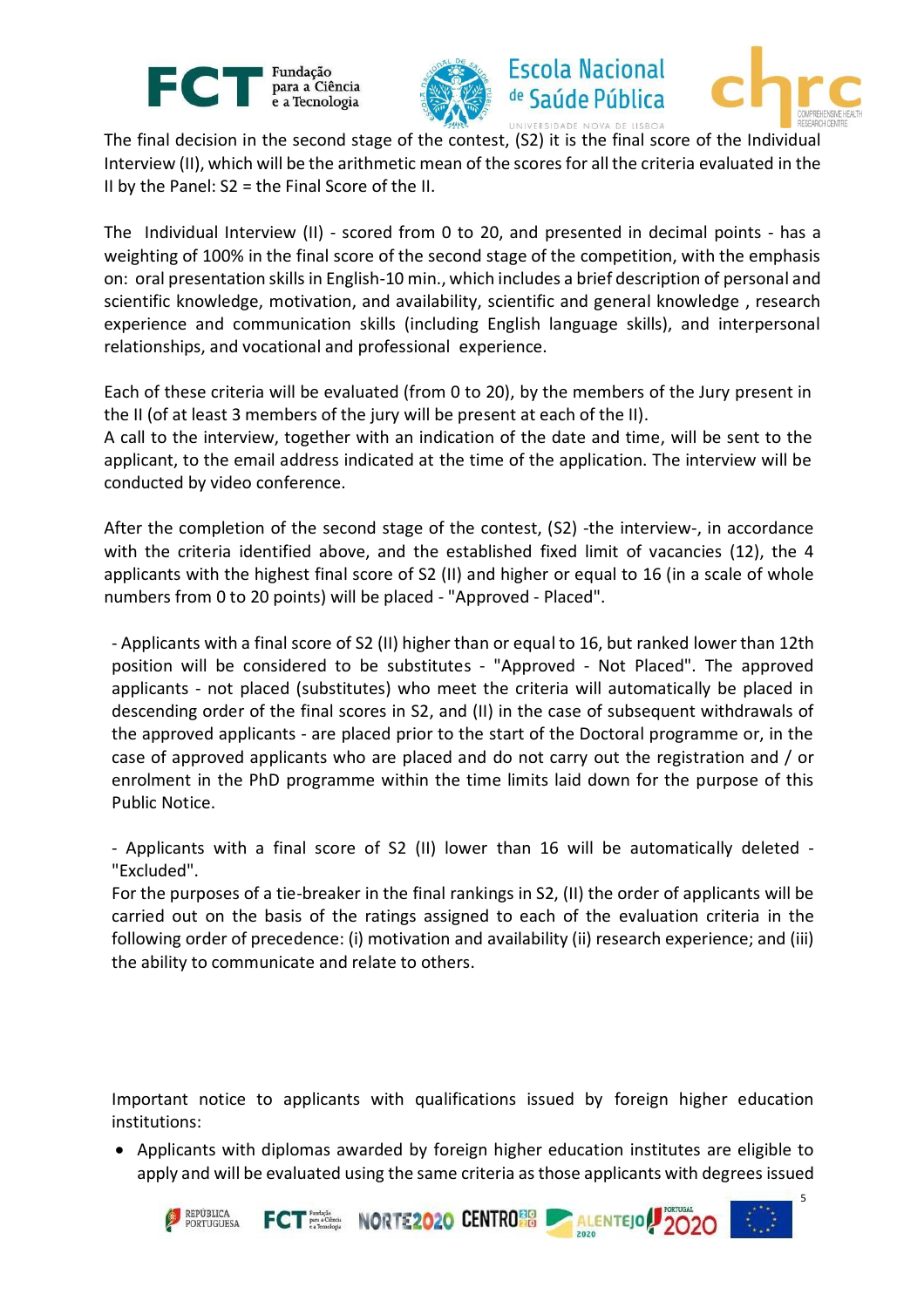





by institutions in Portugal, provided that they submit with their application, proof of the recognition of academic qualifications, and the conversion of the academic degrees into the Portuguese grading scale under the terms of the applicable legislation.

- Applicants with foreign qualifications who do not submit a proof of the conversion of the final scores to the rating scale and the Portuguese will be evaluated with the minimum score (12 points) in the standard (AC.a).
- In all cases, the grant contracts with the applicants with diplomas issued by foreign universities are only awarded upon presentation of proof of the recognition of academic qualifications, and the conversion of the final score, as described above.
- Applicants whose application is evaluated with a final mark of less than sixteen (16) points are not eligible for the scholarship.
- 7. EVALUATION

The applicants' evaluation panel is made up of the following members:

President of the jury:

Professor Henrique de Barros, PhD (ISPUP/FMUP)

Voting members

- Alexandre Abrantes (NNSPH)
- Maria do Rosário Oliveira Martins (IHMT NOVA)
- José Miguel Caldas de Almeida (FCM/NMS NOVA)

Stand-ins

- Sónia Dias (NNSPH)
- Carla Lopes (ISPUP/FMUP)

The evaluation panel will evaluate the applications in accordance with the evaluation criteria contained in the present Notice of Public Competition for the Allocation of Doctoral Research Scholarship, considering the evaluation details.

All of the members of the panel, including the coordinator, undertake the commitment to adhere to a set of responsibilities that are essential to the evaluation process, such as the duty of impartiality, the declaration of any potential conflicts of interest, and confidentiality. At all times during the evaluation process, confidentiality is completely protected and secured in order to guarantee the independence of all the expert opinions produced.

The members of the panel, including the coordinator, cannot be supervisors or joint coordinators of applicants who have submitted applications to the competition, and must, in this case, be substituted, by an alternative member.

For every application, a listing of the final evaluation will be produced by the panel which, in a clear, coherent, and consistent way, will contain the arguments that lead to the grades that are

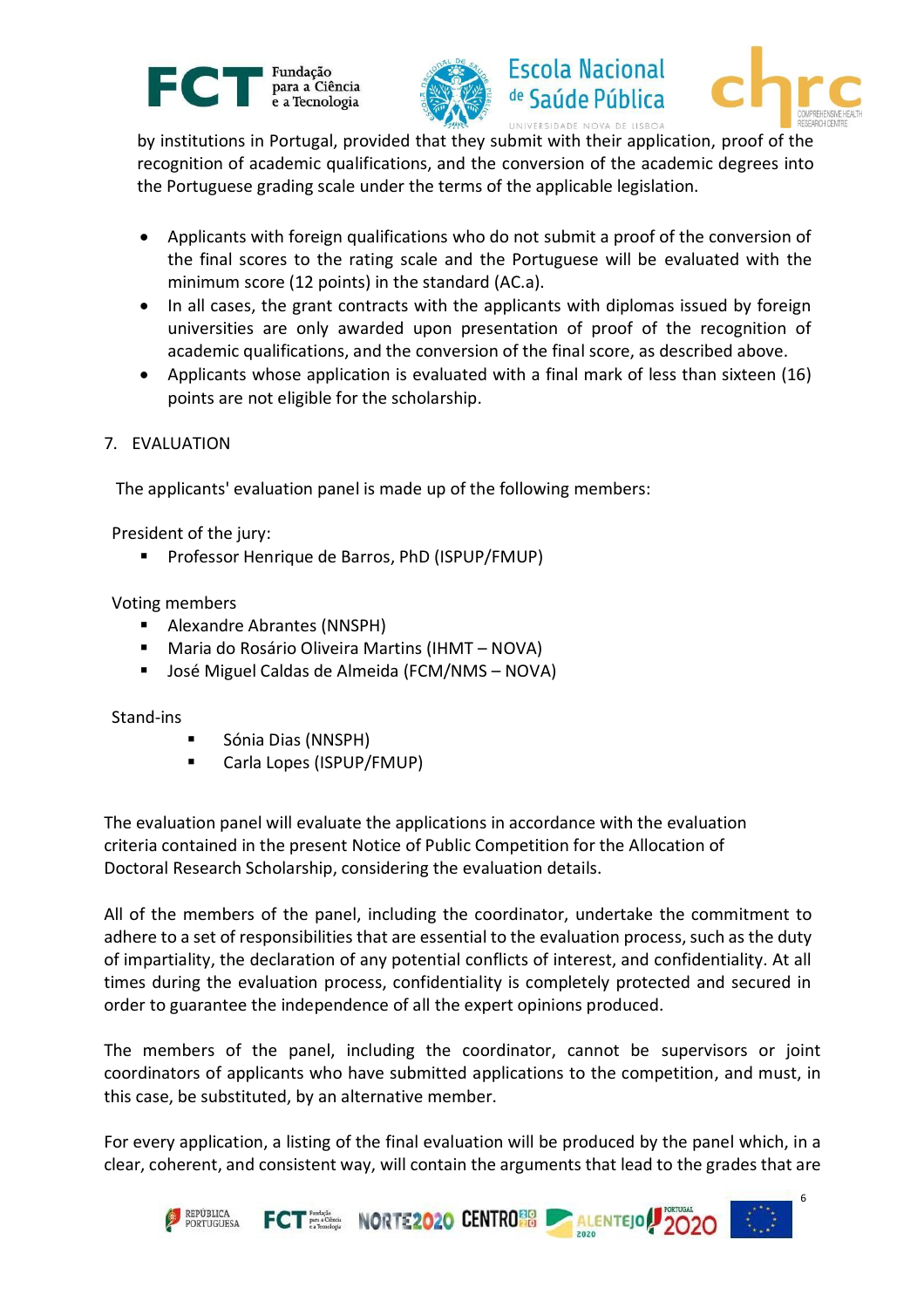



assigned to each of the criteria and sub-criteria of the Evaluation.

Following the meeting of the review panel, a record of accountability will be produced for all of its members.

## PUBLICATION OF THE RESULTS

The results of the evaluation will be communicated via e-mail to the e-mail address used by the applicant for delivery of the application indicated in the application form.

## 8. DEADLINES AND PROCEDURES OF A PRELIMINARY HEARING, COMPLAINT AND APPEAL

After the communication of the provisional evaluation results, the applicants have 10 business days, if they wish to do so, to comment in the context of a prior hearing of interested parties, in accordance with articles 121 and following of the Code of Administrative Procedure.

The final decision will be rendered after a review of the applications presented in the context of a prior interview of the interested parties. A complaint of the final decision may be submitted within fifteen (15) business days, or, alternatively, commence proceedings within a period of 30 days, both from the date of notification. Applicants who choose to submit a complaint should direct their statement to a member of the Board of Directors of the FCT with delegation of those powers. Applicants who wish to appeal should contact the Board of Directors of the FCT.

## 9. SCHOLARSHIP AWARD REQUIREMENTS

The research scholarship contracts are awarded directly by the FCT.

The following documents must be submitted at the time of any scholarship awards, for the purposes of undertaking a contract:

(a) Copy of civil identification, taxation, and, if applicable, security social<sup>1</sup> document(s);

(b) Copy of the certificates of the academic qualifications held;

(c) Submission of the record of the recognition of foreign academic degrees, and the conversion of their final grades in the Portuguese grading scale, if applicable;

(d) Certificate of registration and / or enrolment in the Doctoral Programs as identified in this Notice;

(e) Statement(s) of the supervisor(s) who will assume the responsibility for the supervision of the work plan, in accordance with article 5 of the Research Scholars' Statute (draft of the statement to be made available by FCT);

(f) Document proving that the applicant has been accepted by the institution where the research activities will take place, thus ensuring the necessary conditions conducive to their good development, as well as the fulfilment of the obligations laid down in article 13 of the Research Scholars' Statute (draft of the statement to be made available by FCT);

(g) Up-to-date document of proof of compliance with the regime of exclusive dedication, (draft of the statement to be made available by FCT).

7

The awarding of the grant is further dependent on:

compliance with the requirements set out in this Notice of Release

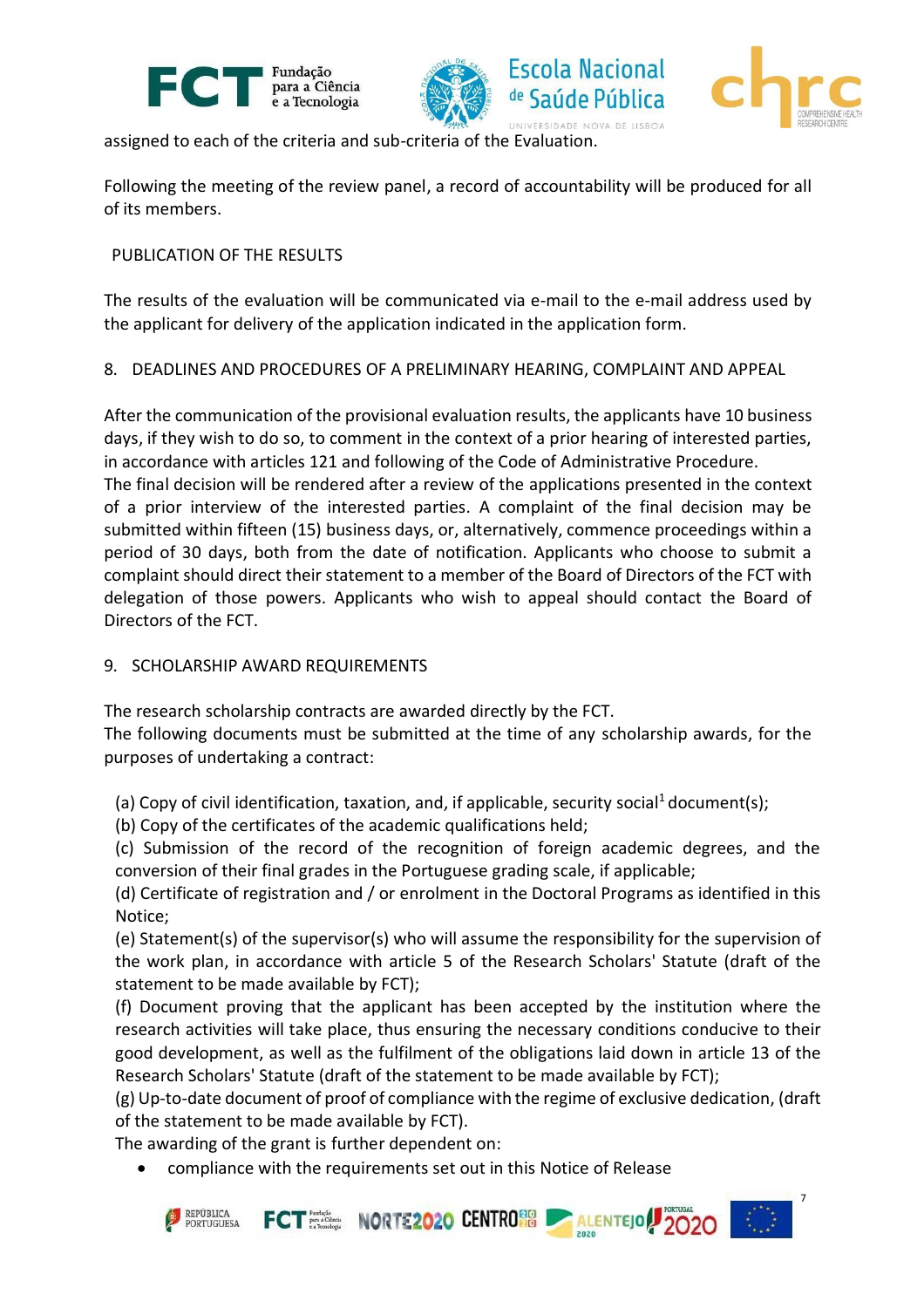





8

- the results of the scientific evaluation
- the non-existence of unjustified noncompliance with the scholarship obligations under the prior agreement of a scholarship, either directly or indirectly funded by the FCT.
- the availability of the FCT budget

Failure to deliver any of the documents that are required for the completion of the scholarship contract procedure within a period of 6 months from the date of notification of the decision of conditional approval of the grant implies the expiry of the conditional awarding of the scholarship and the termination of the process.

## 10. FUNDING

Payment of the scholarship will take place after the return, by the applicant, of the signed contract, which is expected to occur within a maximum period of 15 days from the date of its receipt.

The grants awarded under this competition will be financed by the FCT with funds from the State Budget, and, when eligible, with funding from the European Social Fund to be made available under PORTUGAL 2020, in particular through the Regional Operational Programme for the North (NORTH 2020), the Regional Operational Programme for the Centre (Centre 2020), and the Regional Operational Programme of Alentejo (Alentejo 2020), according to the rules laid down for that purpose.

## 11. RESEARCH SCHOLARSHIP GRANT COMPONENTS

The scholarship grant is awarded to scholars as a monthly allowance for maintenance in accordance with the table set out in Annex I of the RBI.

The scholarship grant may also include other components, under the terms set out in section 18 of the RBI, and the values set out in Annex II.

All of the grant recipients shall be beneficiaries of a personal accident insurance policy covering the activities of the research, paid for by the FCT.

Scholars that are not covered by any social protection scheme can exercise their right to social security by adhering to the voluntary social security regime under the terms of the Contributory Schemes of the Social Welfare and Social Security Regime Code, with the FCT meeting the remaining costs resulting from the contribution in accordance with the provisions of article 10 of the EBI.

## 12. RESEARCH GRANT PAYMENT DETAIL

The amounts payable to the scholar shall be made by wire transfer to the account provided by him/her.

The payments for registration, tuition or course fees are paid by the FCT directly to the national institution where the scholar is enrolled or registered on the PhD course.

13. TERMS AND CONDITIONS FOR THE RENEWAL OF THE SCHOLARSHIP

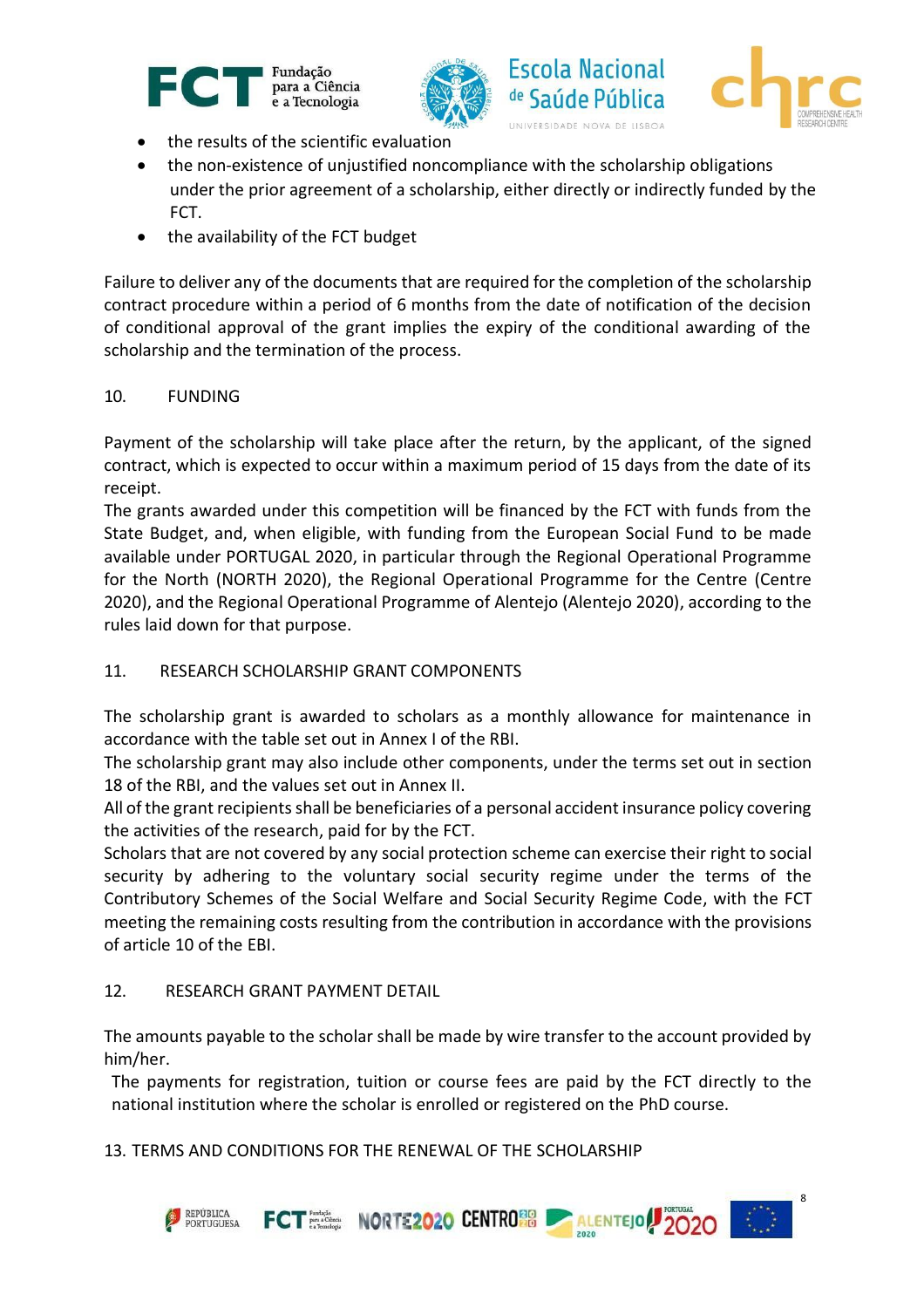





UNIVERSIDADE NOVA DE LISBOA The renewal is always dependent on a request by the scholar, within 60 working days, prior to the commencement date of the renewal, accompanied by the following documents: (a) the opinions issued by the supervisor(s) and from the host entity(ies) on the monitoring of the scholar's work, and the evaluation of their activities.

(b) up-to-date document proving the compliance with the regime of exclusive dedication;

(c) the document showing the renewal of the registration in the cycle of studies leading to the doctor of philosophy degree.

#### 14. INFORMATION AND PUBLICITY OF THE AWARDED FUNDING

In all of the R&D activities directly or indirectly funded by the grant, and in particular, in all its communications, publications, and science creations, as well as theses, undertaken with the funding provided by the scholarship, the financial support from FCT and the European Social Fund should be expressly acknowledged, in particular through the Regional Operational Programme for the North (NORTH 2020), the Regional Operational Programme for the Centre (Centre 2020), and the Regional Operational Programme of Alentejo (Alentejo 2020) For this purpose, the flag of the MCTES, FSE and UE, must be recorded in the documents relating to these actions in accordance with the graphic standards of each programme.

The publication of the results of the research funded under the RBI must abide by the rules of open access to data, publications, and other results of the research in force at the FCT.

All of the grants, and, in particular, in the case of actions supported by EU funding, notably from the European Social Fund, there may be follow-up and control activities carried out by national and EU organizations according to applicable legislation in this area, and funded scholars are bound by the requirement of collaboration, and the provision of the information requested, which includes the completion of surveys and evaluation studies in this area, even if the grant has ended.

## 15. THE NON-DISCRIMINATION AND EQUALITY OF ACCESS POLICY

The FCT promotes a policy of non-discrimination and equality of access, so that no candidate shall be privileged, favoured, prejudiced, or deprived of any right or exempted from any duty on the grounds of, namely, ancestry, age, sex, gender, sexual orientation, marital status, family status, economic situation, education, origin or social condition, genetic heritage, reduced work capacity, disability, chronic illness, nationality, ethnic origin or race, territory of origin, language, religion, political or ideological convictions and trade union membership.

## 16. APPLICABLE LEGISLATION AND REGULATIONS

The Competition shall be governed by the official announcement, by the Regulations of the Research Scholarships of the FCT, which was approved by the Regulation on the 950/2019, published in the II Series of the *Diário da República* newspaper on the 16th of December 2019, by the Research Scholars' Statute, approved by Law no. 40/2004, of 18 August, in the version currently in force, and by any other applicable national legislation and European Community